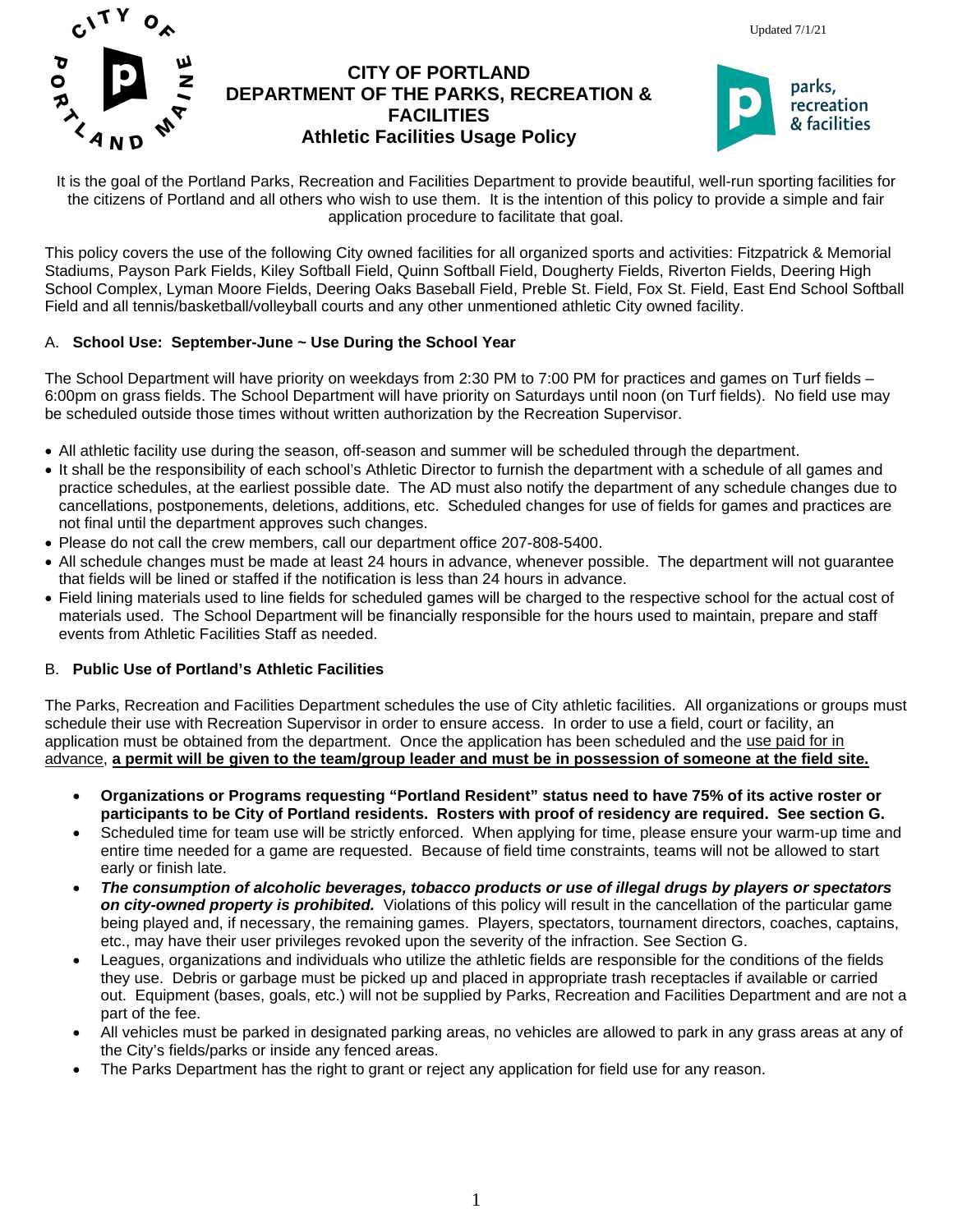## C. **Usage Policies for The Individual Fields:**

#### **Fitzpatrick & Memorial Stadium Usage Policy**

Scheduling of Fitzpatrick & Memorial Stadiums is done by the City of Portland's Parks, Recreation and Facilities Department. Any event with a projected spectator attendance in excess of eight hundred (800) is a special event and requires a PAD, as a special event, if it's in the sole opinion that spectator attendance is likely to exceed 800. These events require that you contract for event management staff, other required staff and any auxiliary facilities through PAD. When renting one of these stadiums, you are renting just the field. Standard rental is for field use only. Scoreboards or P/A use, additional field lining, porta potty or bathrooms etc. are priced separately.

## Memorial Stadium Sound/Noise Policy

Because Memorial Stadium is in a residential neighborhood the following additional restrictions shall be enforced:

- Use of noise producing items like horns, drums, cowbells or any other noise producing type are strictly prohibited.
- Decibel level for the P/A system must be kept under the posted (next to the sound meter above the P/A) level.
- The P/A will not be used before 10am on Sundays or after 10pm any night of the week.

## **Prioritization of Use**

The School Department will have use of the facility in the fall and spring seasons **during the school year**:

- Monday through Friday from 2:30 PM 7:00 PM excluding varsity football games on Friday nights or other nights due to extenuating circumstances such as religious holidays. Saturdays the School Department will have priority scheduling until 12:00 PM. On all Saturdays, the field will be available for recreational users beginning 12:00 PM.
- Scheduled time for teams will be strictly enforced. When applying for time, please ensure your warm up time and entire time needed for a game are requested. Because of field time constraints, teams will not be allowed to start early or finish late unless authorized.
- At the end of scheduled time all groups must move PROPERLY any goals or equipment used, outside of the fenced in track/field areas unless otherwise directed by Athletic Facilities personnel.
- The School Department will work with the Athletic Facilities Division to schedule football team practice at Fitzpatrick & Memorial Stadiums in inclement weather so that natural grass fields will not be damaged. High School football practice in inclement weather should be a priority over non-varsity games.
- The School Department will be responsible for scheduling all school games at Fitzpatrick & Memorial Stadiums through the recreation department.
- School Booster groups are to be charged at youth resident rates when conducting "Play Days" and/or using field time outside their normal season and school use period.
- Any group using the fields which is school related but not an actual "school team event" during or after the school season or year will be charged at the youth resident rate.

## **Recreational Groups**

- Resident groups will have priority at Fitzpatrick & Memorial Stadiums after the times allocated to the Portland School Department. This includes both youth and adult programs.
- Scheduled time for teams will be strictly enforced. When applying for time, please ensure your warm up time and entire time needed for a game are requested. Because of field time constraints, teams will not be allowed to start early or finish late unless authorized.
- Teams must wait outside of general playing surface of each field until the previous group departs.
- At the end of scheduled time, all groups must PROPERLY move any goals or equipment used, outside of the fenced in track / field areas unless otherwise directed by department.
- When renting one of these stadiums, you are renting just the field. Standard rental is for field use only. Scoreboards or P/A us, any goals or additional field lining, porta potty or bathrooms etc. are priced separately.

#### D. **Fee Schedules**

Field reservations are not confirmed and will be tentative until 50% of the field usage fee is received. All fees are due a minimum of 20 days prior (or game day if made inside of 20 days) to the first date of scheduled use. The City shall assess a late charge of 5 percent per month if the field rental fees are not received before usage.

Groups with outstanding bills cannot reserve fields and lose any priority status until old bills are paid.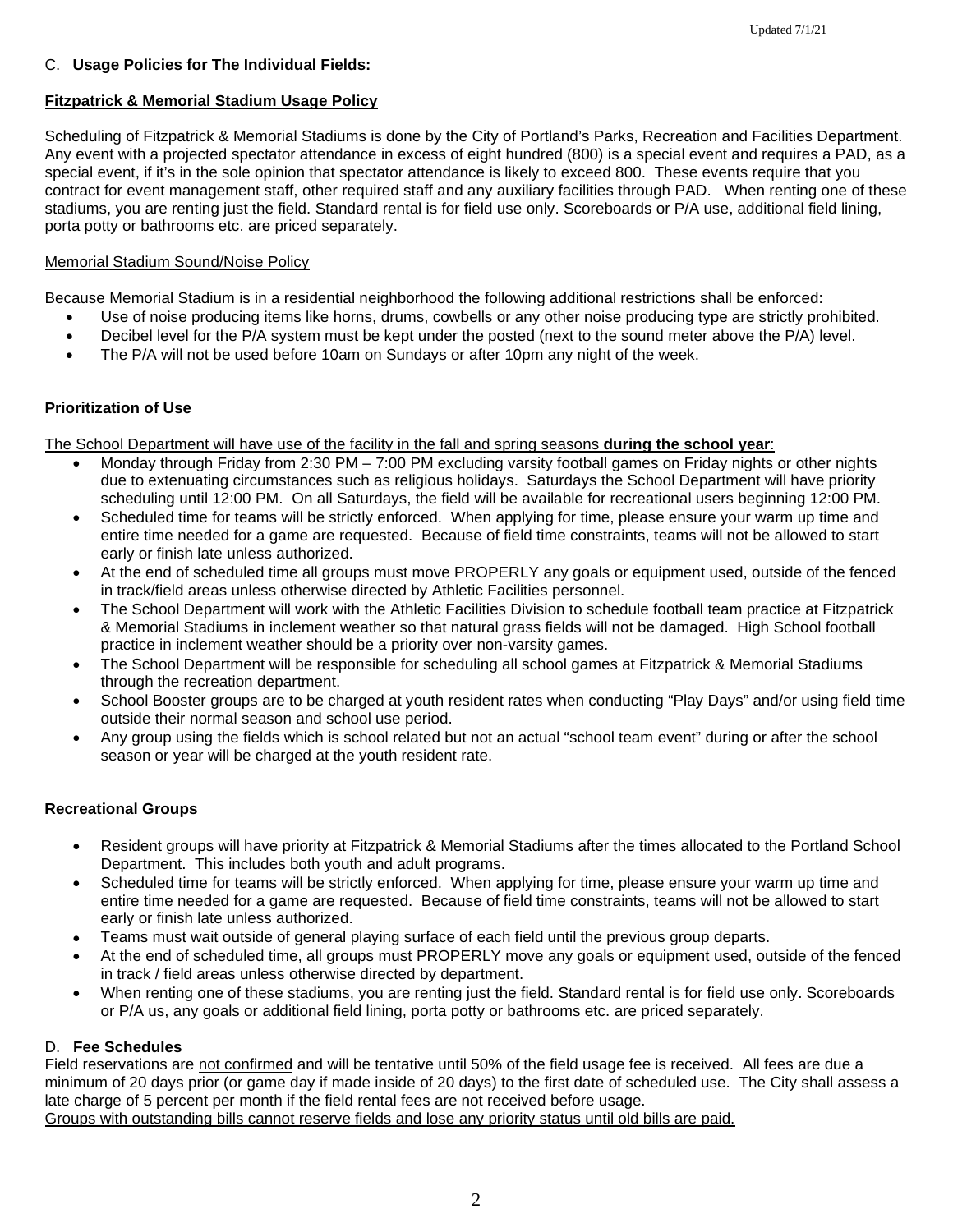## **No field maybe used without payment in full and a verified roster (for residency status – copy of a license for adults, addresses for youths).** *Fees are assessed on your reserved time, not time used.*

## E. **City's Cancellation of Field Use Policy**

#### School Activities:

The following process is used to determine if games or practices will be played.

- The Athletic Facilities Supervisor inspects fields and recommends to the department to cancel games.
- The Department Rep contacts the affected school's Athletic Director regarding cancellations.
- The Department Rep will make the final determination on the decision.

## Non-School Activities:

In the event of inclement weather or wet field conditions, the City may revoke permission to use fields, even for previously scheduled activities. The Parks/Recreation Division reserves the right to cancel or postpone any scheduled games, events, and/or practices due to field conditions and/or priority schedules. If for any other reason a field needs to be cancelled, i.e., irrigation leak, Department Rep will call the designated field contact for that team, league, etc. If the department deems the fields playable, teams may cancel on their own, but will still be charged for usage.

All non-school users are required to check the Parks, Recreation, and Facilities Cancellation Hotline (756-8130) and/or Facebook page whenever play conditions are questionable. If a field user does not check the cancellation line or gets on a field that has been cancelled for that day, they risk losing future usage of the City of Portland's athletic facilities. The Cancellation Line is updated on weekdays by 4:00 PM and weekends by 8:00 AM.

## F. **Renter Cancellation/Refund:** (*This is strictly enforced)*

- **All turf facilities rented in blocks (more than 3 dates for usage for a league/season) are subject to pay in full for their usage at Fitzpatrick and Memorial Stadiums regardless of time used. The only caveat is for a weather cancelation made by the City of Portland.**
- For activities on grass fields, canceled by the RENTER 20 business days or more in advance, RENTER will be refunded 100 percent of fees paid, less the City's current processing fee.
- For activities on grass fields, canceled by the RENTER 10 business days to 19 business days in advance, RENTER will be refunded 50 percent of fees paid, less the City's current processing fee if the city can re-rent the field.
- For activities on grass fields, refunds will not be granted for activities canceled by the RENTER under any circumstances if: activities canceled less than 10 business days prior to the scheduled activity, or canceled after the activity has started, or canceled after the activity was scheduled to start.

## G. **Portland's Athletic Facilities House Keeping and Safety Rules**

In order to ensure the safety of patrons, to protect, properly maintain, maximize the life of the Fitzpatrick & Memorial Stadium's Artificial Field Turf and Track as well as our other facilities, the City of Portland's Parks, Recreation and Facilities urges all users to comply with the rules listed below. Please make every effort to help us sustain these beautiful facilities.

## \* \* \* *THESE RULES APPLY TO ALL COACHES, TRAINERS & PLAYERS \* \* \**

- **Gum, candy and SEEDS are not allowed on any of the fields or tracks. Please!!!!**
- **Soft toss or any type of hitting drills is strictly forbidden at, on or around field fencing. Portland has gone to great lengths & expense to replace facility fencing. Teams or individuals that damage the fencing will be held monetarily responsible for the damages and will lose future field privileges.**
- **Do not climb over or on fencing. If you kick a ball over the goal, walk around the fence to get it.**
- **When inclement weather or maintenance closes a field or facility, there can be no activity on that field or facility. Teams or individuals that damage the facilities, by violating this policy, will be held monetarily responsible for the damages and will lose future field privileges.**
- **Sport drinks, soda, juices, and/or drink supplements are NOT allowed on the playing surface or track.** *Please - Only water is allowed on the track and the synthetic fields.*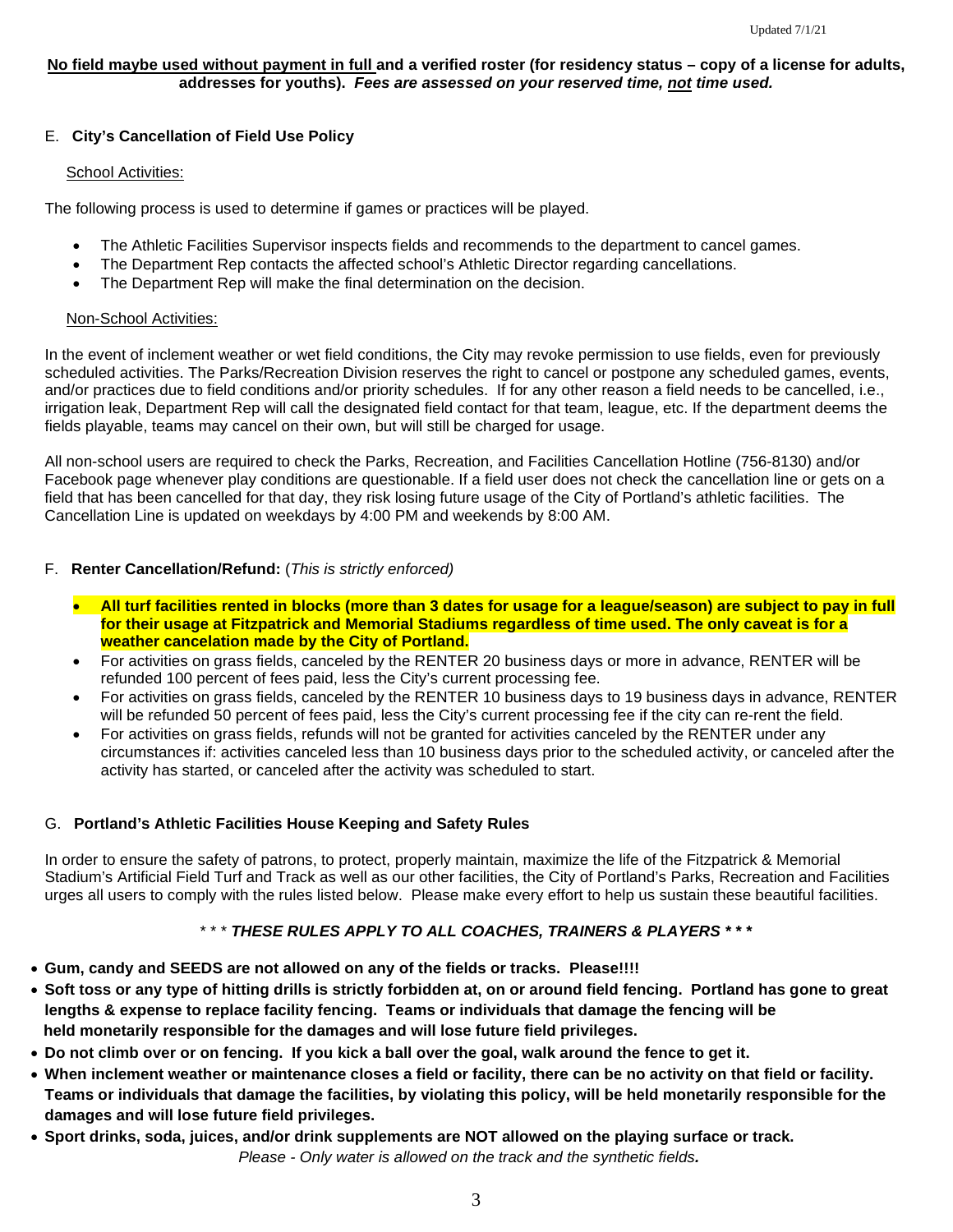- **In the interest of safety, spectators are not allowed on the track or field when games or practices are being played.**
- *Alcohol, smoking, drugs or weapons are not allowed on any CITY property at anytime.*
- **Metal or rubber spikes damage the track surface and are not permitted on the track.**
- **Animals are not allowed on Portland's athletic fields or in the facilities. Active licensed service dogs are welcomed.**
- **Bikes or other wheeled mechanisms are not allowed on the track unless they are for disabled users and get special permission. Arrangements may be made to accommodate disabled users.**
- **Teams cannot enter track / field area until; the prior group is off track / field.**
- **Use of noise producing items like horns, drums, cowbells or any other noise producing type are strictly prohibited.**
- **Please obey Nosie regulations posted by each P/A system to reduce noise pollution outside the stadiums.**
- *No Vehicles are allowed inside Fitzpatrick or Memorial Stadium fencing.*
- *Accessible parking is available at both Memorial and Fitzpatrick Stadiums in the adjacent parking lots.*

## H. **Application and Scheduling Procedures**

- All applications should be sent by e-mail to [nc@portlandmaine.gov.](mailto:nc@portlandmaine.gov) If you're requesting resident status, include a verified roster. Verification may be made by submitting a copy of each player's driver license or an address for a youth. If you're affiliated with an organization or league, please ensure they have verified the roster as well.
- The Parks/Recreation Division will use a priority system to determine who has priority over another group for requested same date and time conflicts. Most conflicts can be avoided by adjusting times. We ask that you be flexible with your requested playing times.
- Priority for scheduling will be Portland Youth, Portland Adults, and then non-Portland resident users.

#### **For Stadium, court or field use between usage - March 1st and November 1st- Application forms must be received between January 1st and January 31st. Scheduled times released early February.**

Applications received after requested dates will lose priority status and will be scheduled on a first come, first served basis. The department shall have discretion to resolve scheduling conflicts by determining use of the field upon historical use, community interest or other factors. Summer Leagues and annual camps, based on their history will have priority over newly established leagues or camps. Every effort will be made to ensure a satisfactory outcome of all scheduling conflicts. Large quantities of time may not be available to ensure others are able to play.

## **No Application or reservation will be accepted if you owe a balance on your account.**

PLEASE RESPECT THE FACILITIES, EQUIPMENT, AND EACH OTHER. If there is anything the Athletic Facilities Division can do to enhance your sporting experience, Please do not hesitate to call 808-5400 or e-mail: nc@portlandmaine.gov